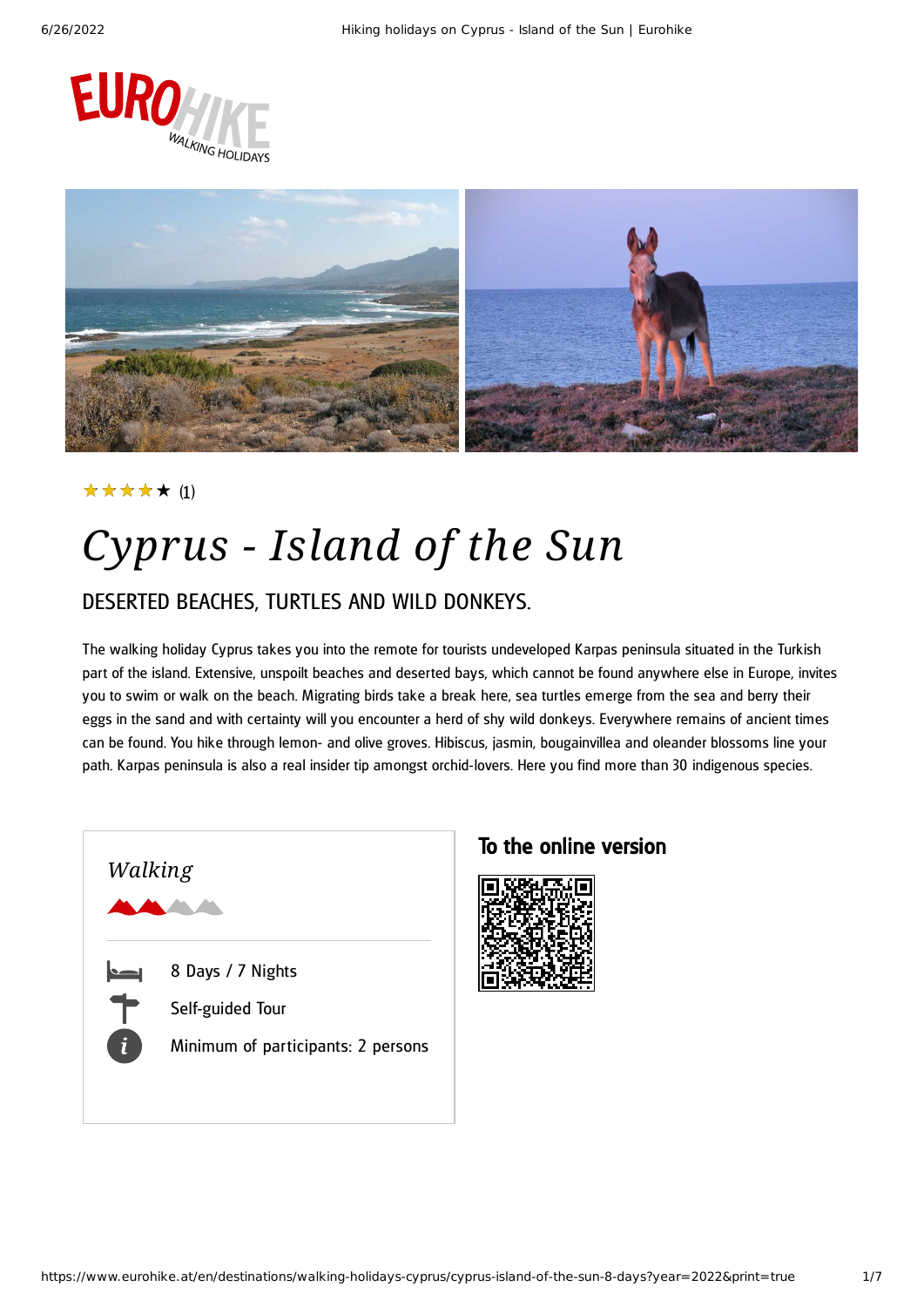# *Itinerary*

<span id="page-1-2"></span><span id="page-1-1"></span><span id="page-1-0"></span>

| DAY<br>Arrival in Yeni Erenköy/Agios Thyrsos<br>1                                                                                                                                                                                                                                                                                                                                                                                                                                                                                                                                                                   |  |
|---------------------------------------------------------------------------------------------------------------------------------------------------------------------------------------------------------------------------------------------------------------------------------------------------------------------------------------------------------------------------------------------------------------------------------------------------------------------------------------------------------------------------------------------------------------------------------------------------------------------|--|
| DAY<br>Yeni Erenköy/Agios Thyrsos – Eleousa<br>2                                                                                                                                                                                                                                                                                                                                                                                                                                                                                                                                                                    |  |
| The route takes you along a mountain ridge with marvellous views onto the sea. En route you come across rock<br>tombs and two ancient statues located hidden behind bushes. Today's Day Finish is the monastery Eleousa.                                                                                                                                                                                                                                                                                                                                                                                            |  |
| <b>◇</b> 370 m<br>$\approx$ 250 m<br>approx. 5.5 hours $\mathbf{I}^{\mathfrak{m}}$ , 17 km<br>$(\blacktriangle)$                                                                                                                                                                                                                                                                                                                                                                                                                                                                                                    |  |
| DAY<br>$E$ leousa – Dipkarpaz<br>3                                                                                                                                                                                                                                                                                                                                                                                                                                                                                                                                                                                  |  |
| Hiking tour to Dipkarpaz, the final village on the peninsula. The village consists of lots of little scattered harms with<br>gardens and fields, lemon- and orange groves. Hibiscus, jasmin, bougainvillea and oleander blossoms embellish the<br>houses.<br>$\approx 200 \text{ m}$<br>$120 \text{ m}$<br>approx. 4 hours<br>11 km<br>$\mathbf{I}^{\text{km}}$                                                                                                                                                                                                                                                     |  |
| DAY<br>Loop Tour Karpasia<br>4<br>Initially you are headed for the deserted, protected Ronnas-beach, an important reserve for sea turtles. The<br>endangered Loggerhead-species and the rare green turtle deposit their eggs here on the beach. You proceed along<br>the coast to the ancient site Karpasia. Column shafts, rock tombs, capitals, a Byzantine church ruin and even a<br>mosaic can be marvelled at. Whilst snorkling in the ancient harbour, topped by palm trees, you might discover an<br>ancient amphora. After a break in one of the comfortable bars and restaurants you return to your hotel. |  |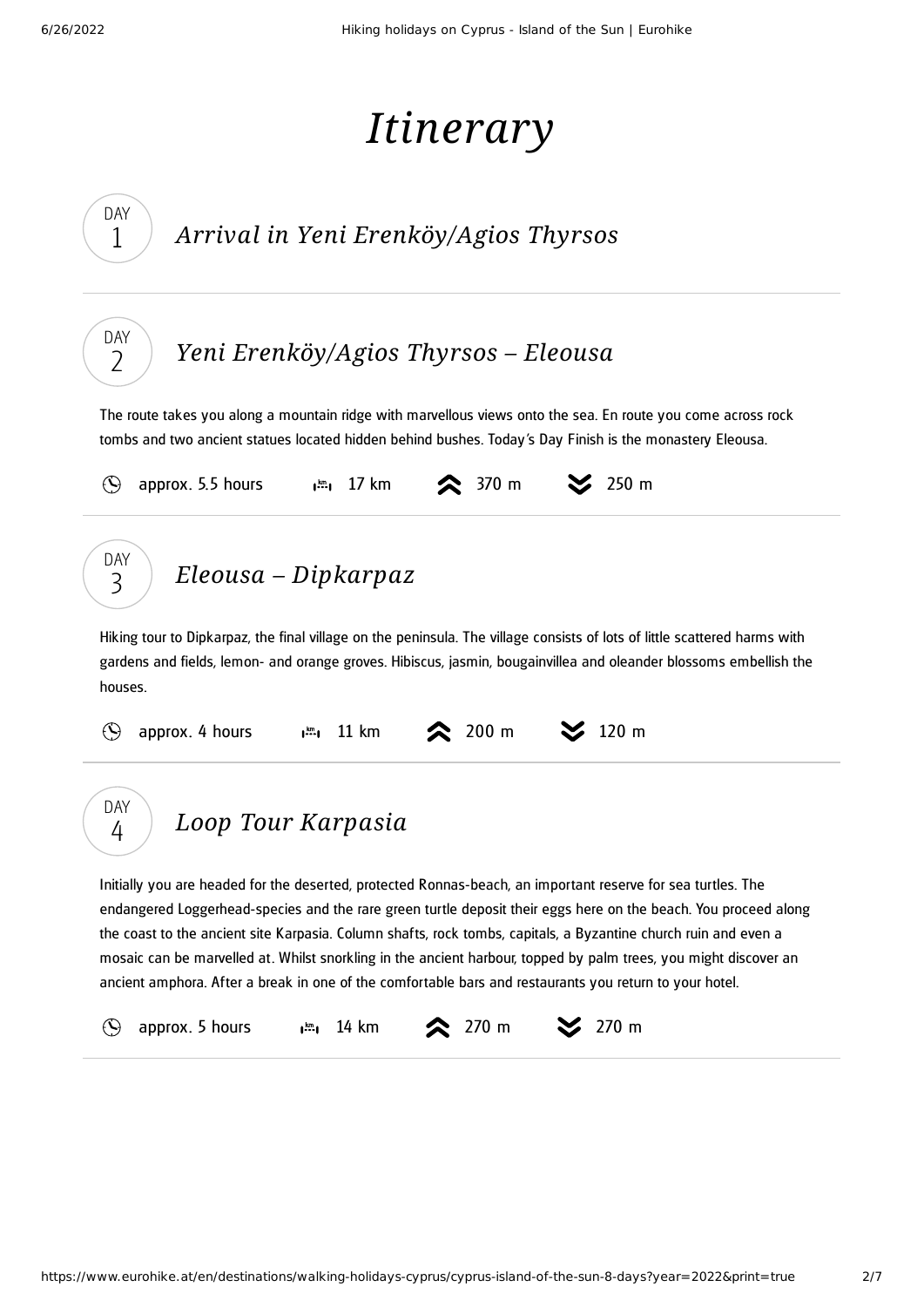

DAY 6

### *[Dipkarpaz](#page-2-0) – South Coast*

<span id="page-2-0"></span>Hiking tour through olive groves to the forgotten , Urania'. You walk across the ridge with marvellous views onto the Norther and Southern shores of the peninsula. Keep your eyes peeled for orchids: Karpas is said ti be home of 30 different types of orchids. The following three nights you spend in a comfortalbe little seaside hotel with a tiny fishing harbour. Your host is out there himself catching fish.



### *Loop Tour Turtle [Beach](#page-2-1)*

<span id="page-2-1"></span>Coastal hiking tour to the 4 -km long sandy beach 'Golden Beach', which is considered the third-most important beach for breeding sea turtles in the Mediterranean. Between the end of May until the beginning of August female sea turtles emerge from the sea in the evening and dig shallow pit in the sand and deposit their eggs in them. Per season 350 nests are counted on the 12 beaches on Karpas peninsula, with up to 200 eggs per nest. Short transfer from the beach restaurant back to your hotel.

| $\circledS$ approx. 5.5 hours $\bullet$ $\cdot$ 15 km $\bullet$ 90 m $\bullet$ 90 m |  |  |
|-------------------------------------------------------------------------------------|--|--|
|                                                                                     |  |  |



<span id="page-2-2"></span>Today you walk in the heart of the Karpas National Park . In the morning short transfer to the Andreas-monastery, an important pilgrimage site for both Greek as well as Turkish people. For certain will you see a shy wild donkey during your hike, there are lots oft hem around here. Your final destination is Cape Andreas, where once seafarers were greeted by an Aphrodite-temple. Andouin's gulls, peregrines and even endangered monk seals are at home here. Many ancient ship wrecks were discovered by divers on the little islands only a few metres away from here. Short transfer from the Andreas-monastery back to your hotel.

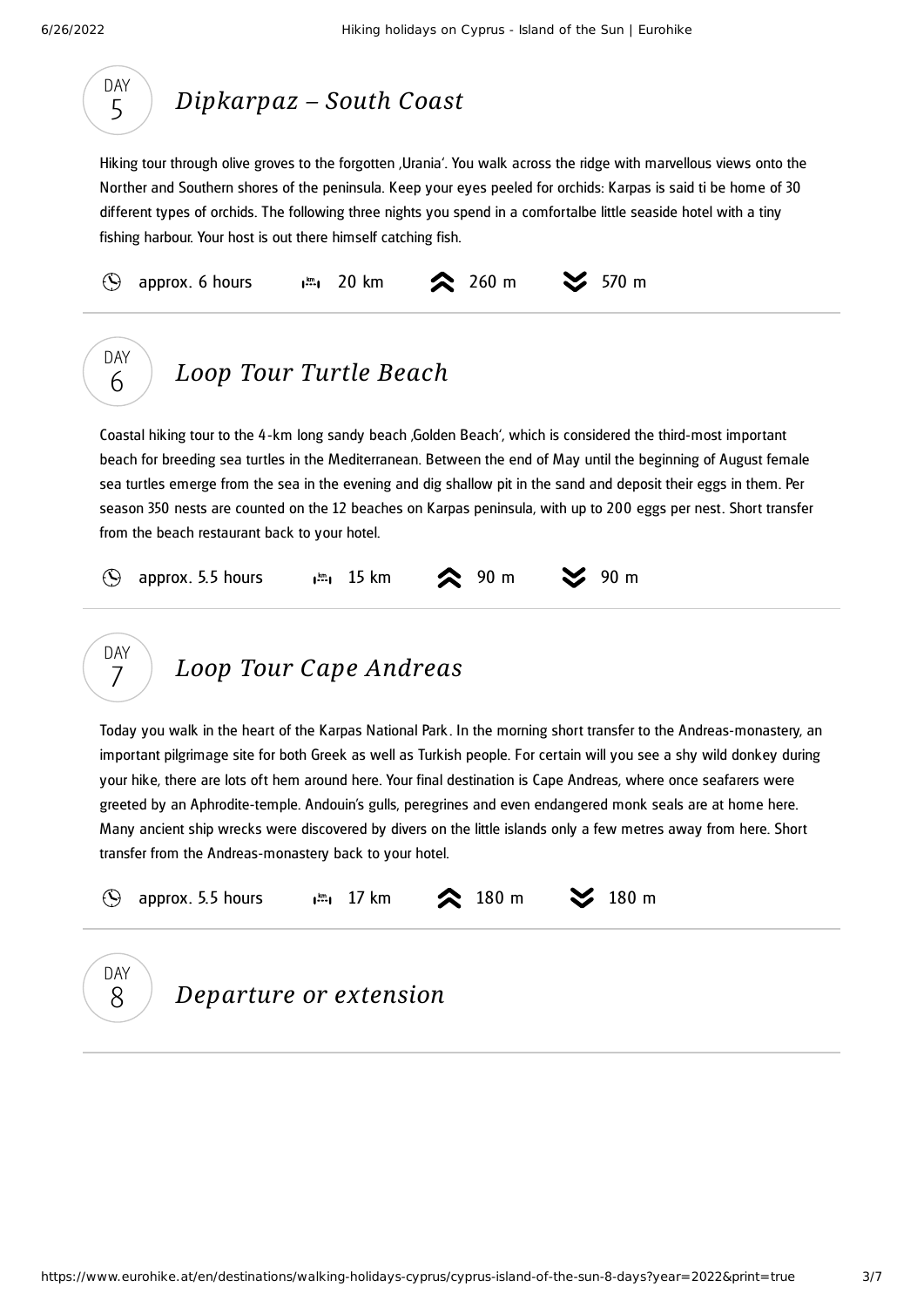# *Characteristics of the route*

Easy to moderate hiking tours with walking times between 4 and 6.5 hours. You walk via ridges with stupendous panorama and along the coast. The hiking tours can easily be managed with a good basic fitness level.

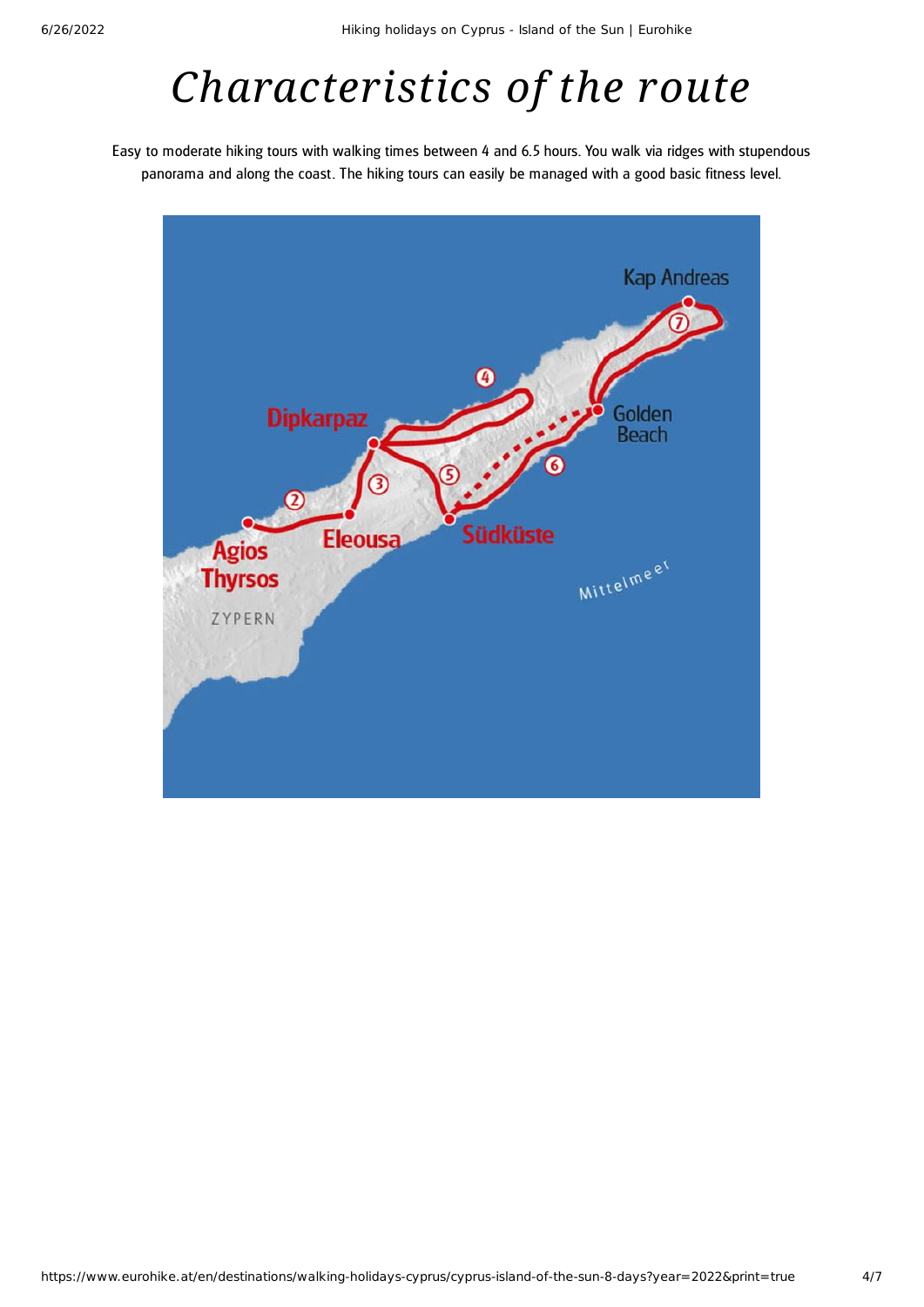## *Prices and events*

### *Place of arrival: Agios Thyrsos*

#### Season 1 01.01.2022 - 15.05.2022 | 10.09.2022 - 30.12.2022 | Arrival daily

| Cyprus - Island of the Sun, 8 days, ZY-KAWAG-08X |        |  |
|--------------------------------------------------|--------|--|
| Base price                                       | 625.00 |  |
| Surcharge solo traveler                          | 65.00  |  |
| Surcharge single room                            | 175.00 |  |

Category: comfortable, familial, characteristic accommodations, situated mostly at the beach

Extra nights upon request in every stage finish

Prices per person in EUR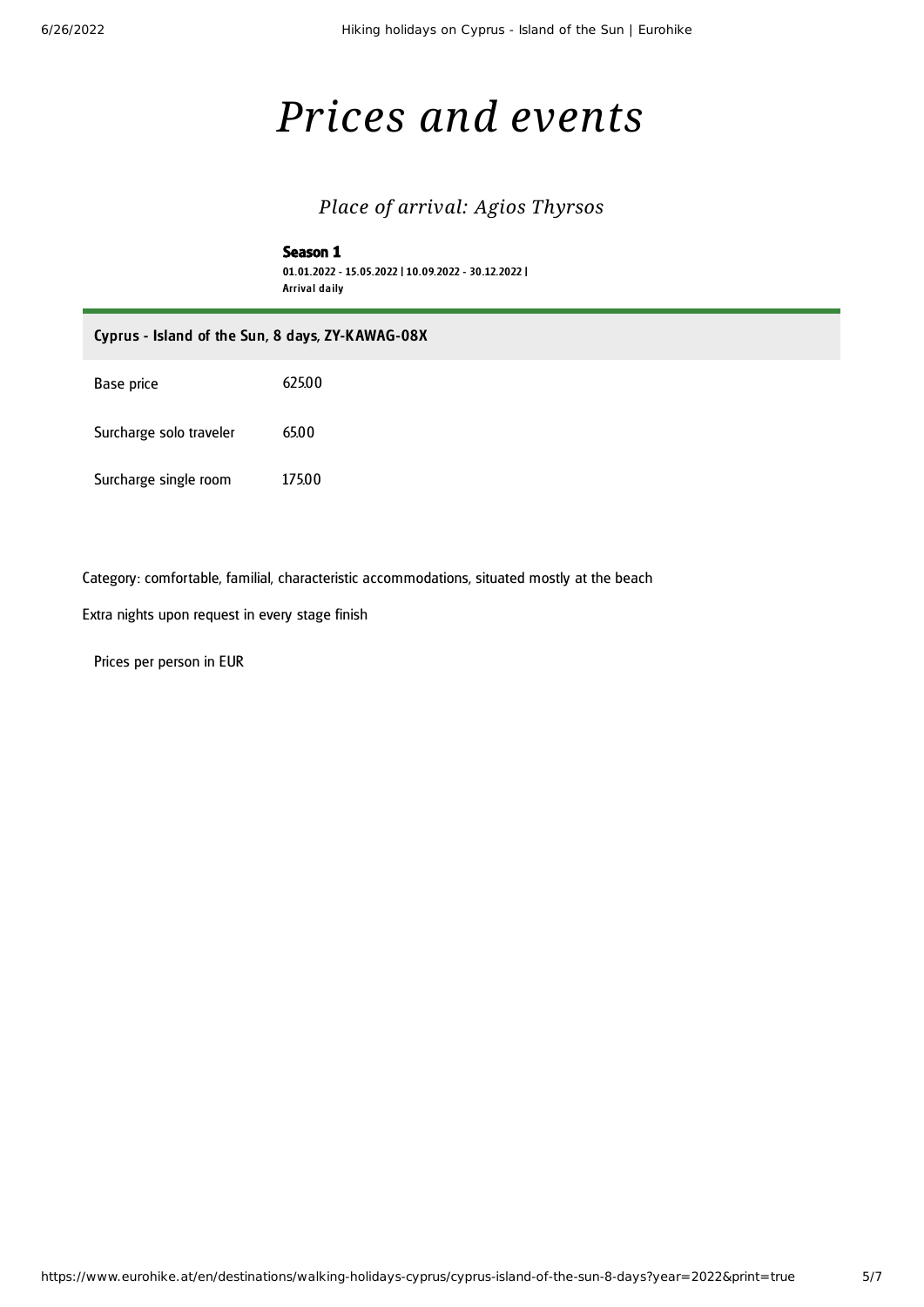# *Services and infos*

#### **Services**

#### Included:

- Overnight stay as stated
- Breakfast included
- Luggage transfer
- Transfers according to program
- Carefully elaborated route description
- Detailed travel documents 1x per room (German, English)
- Service hotline

#### Optional:

- Airport transfers from Ercan (Turkish part) to Yeni  $\bullet$ Erenköy/Agios Thyrsos at arrival and from Karpas peninsula return € 200,-.
- Airport transfer from Larnaka (Greek part) to Yeni  $\bullet$ Erenköy/Agios Thyrsos at arrival and from Karpas peninsula return € 260,-.
- All prices per fare for 1 to 3 people. Booking  $\bullet$ required, payable on site.

### Infos

#### Arrival / Departure:

- Ercan airport (Turkish part) or Larnaca airport (Greek part). Simply by optional transfer to Yeni Erenköy/Agios Thyrsos and return there at the end of the holiday.
- Arrival and departure not recommended by public transport.

#### Things to note:

- Tourist tax, if due, is not included in the price.  $\bullet$
- Further important information according to the package travel law can be found [here](https://www.eurohike.at/en/travel-information/before-the-tour/pci)!